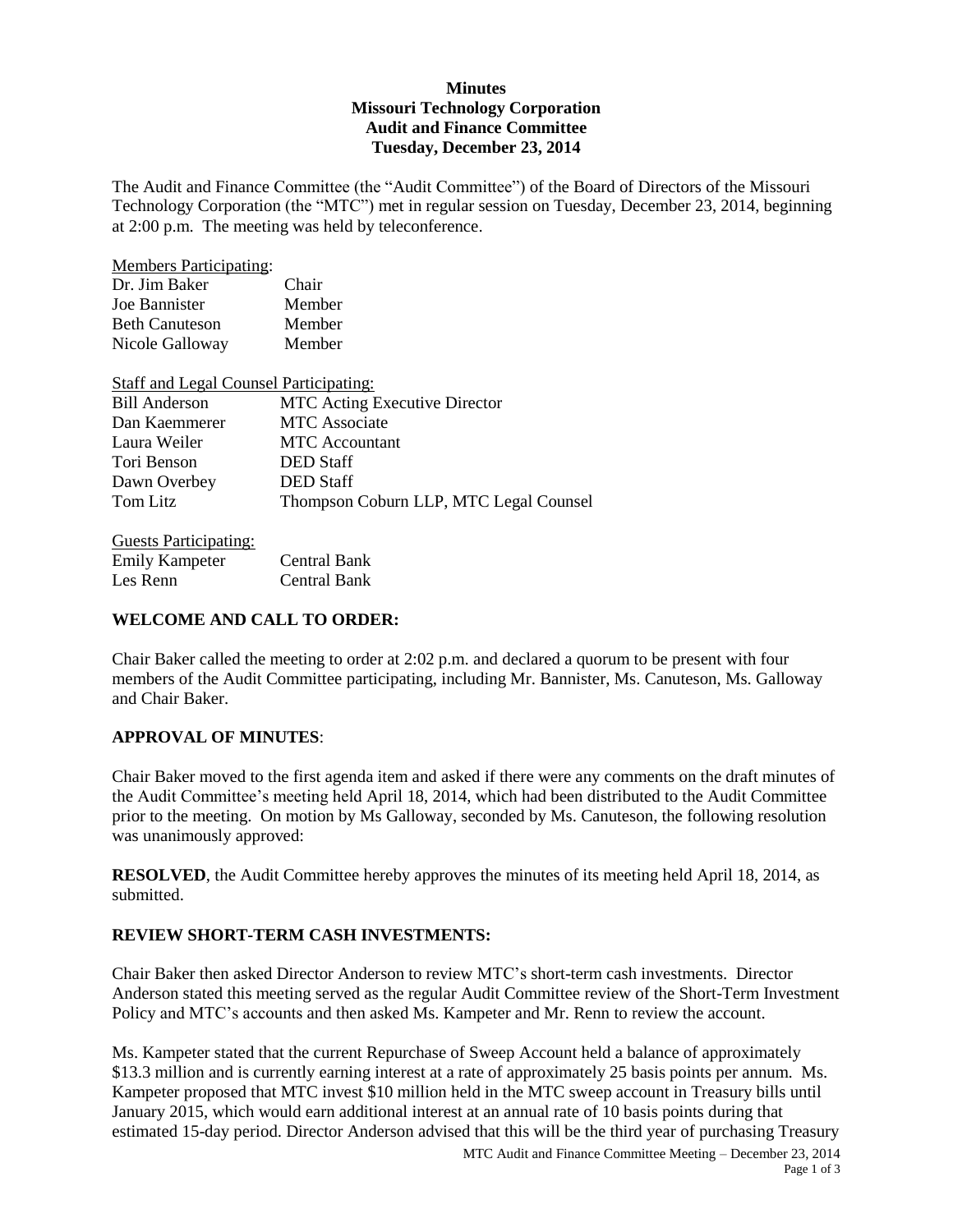bills for cash management purposes. He added that the MTC staff had analyzed expected cash requirements during the contemplated investment period and had concluded that the MTC would have ample cash balances for its requirement to fund planned awards and investments, as well as ordinary course operations. Mr. Renn then reviewed current market conditions and stated that investment terms make it advisable for the MTC to pursue the short-term investment strategy to earn additional interest without incremental investment risk.

On motion by Mr. Bannister, seconded by Ms. Galloway, the following resolution was unanimously approved by those members participating:

**RESOLVED**, the Audit Committee on behalf of the MTC Board hereby authorizes the purchase by MTC of Treasury Bills through Central Bank in an amount not to exceed \$10,000,000 with funds held by the MTC; and

**FURTHER RESOLVED**, the Audit Committee hereby authorizes the Acting Executive Director on behalf of the MTC to execute and deliver all documents relating to such investments.

# **REVIEW EXPENSE REPORT FOR APPROVAL:**

Chair Baker asked Director Anderson to review Mr. Bannister's November 2014 request for reimbursement of his travel expenses . A copy of the expense report was circulated to the Committee with the pre-read materials for this meeting. Per MTC's Travel Policy, adopted on October 26, 2012, the Audit Committee must approve any expenses claimed that are more than 30 days old. Mr. Bannister's expense account covers the period of July – November, 2014.

On motion by Chair Baker, seconded by Ms. Galloway, the following resolution was unanimously approved by those members participating (Mr. Bannister recused himself):

**RESOLVED**, the Audit Committee hereby approves the November 2014 expense report for Joe Bannister covering the period of July-November 2014 as submitted, pursuant to the Audit Committee's authority as set forth in the MTC Travel Policy adopted on October 26, 2012.

### **CLOSED SESSION**

On motion by Mr. Bannister, seconded by Ms. Galloway the following resolution was approved by roll call vote as follows:

**RESOLVED**, the Audit Committee hereby approves entering into Closed Session at 2:17 p.m. pursuant to Sections 610.021 (1), (12), (14) and (15) RSMo, to review a conflict of interest waiver.

Mr. Bannister aye Ms. Canuteson aye Ms. Galloway aye Chair Baker aye

On motion by Mr. Bannister, seconded by Ms. Galloway the following resolution was approved by roll call vote as follows:

**RESOLVED**, the Audit Committee hereby reconvenes from Closed Session at 2:22 p.m.

Mr. Bannister aye Ms. Canuteson aye Ms. Galloway aye Chair Baker aye